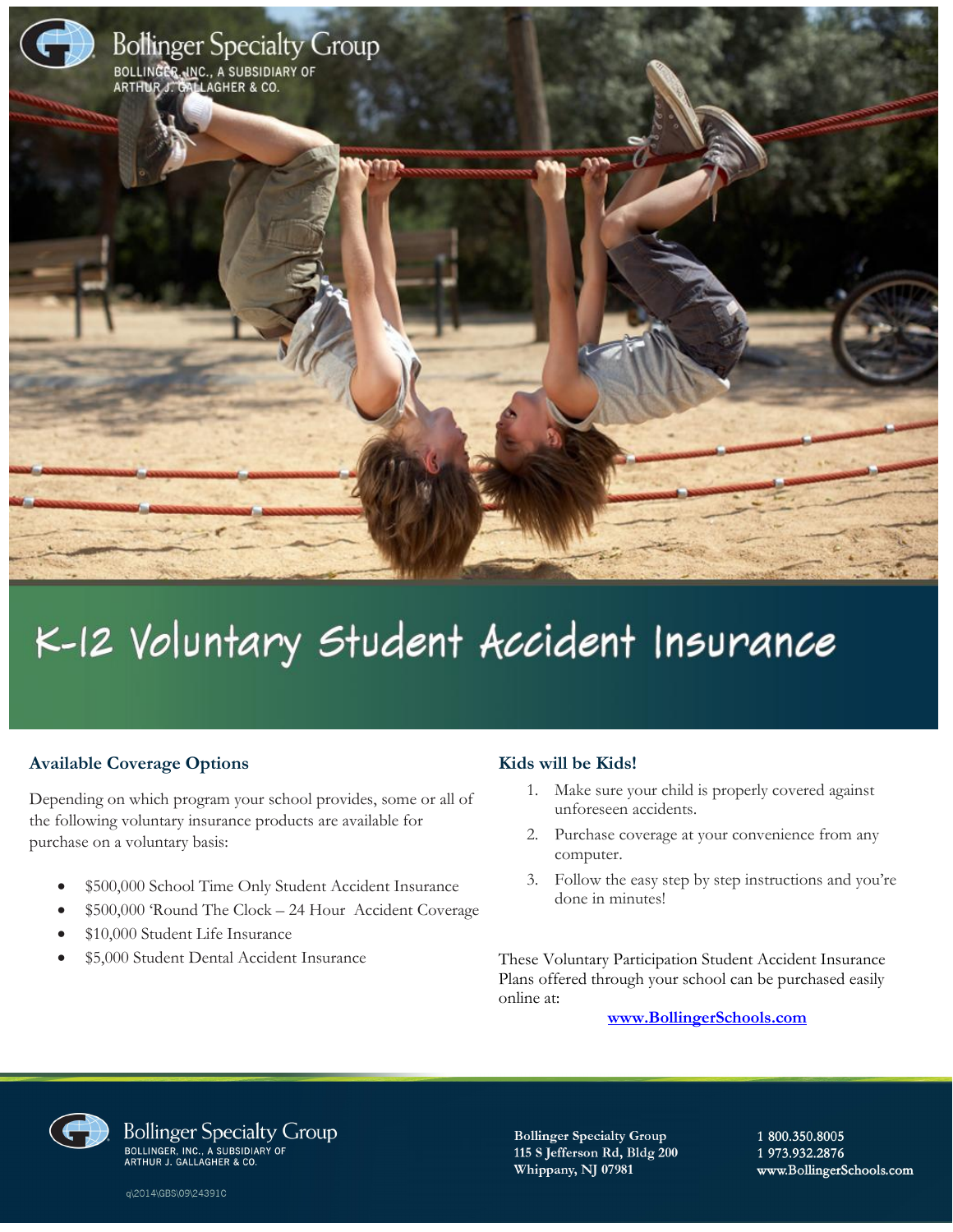

## **24 Hour Student Accident Insurance Plan**

## **\$500,000 MAXIMUM BENEFIT**

### **SCHOOL TIME ONLY COVERAGE**

Your child's school has purchased group student accident insurance coverage for all students providing valuable protection against accidental injuries occurring school hours or during school sponsored and supervised activities.

#### **EXTENDED PROTECTION FOR YOUR CHILD**

This 24-hour option gives you the opportunity to extend your child's "school time only" coverage to a full 24 hours a day with all the same benefits and restrictions of your child's school plan. This way your child will be covered against accidents occurring anytime; evenings, weekends, holidays, - even during the active summer vacation months up to \$500,000.

#### **ACCIDENT COVERAGE**

This plan covers medical expenses incurred from accidental bodily injuries including but not limited to: 1) broken arm from falling off bicycle, 2) concussion from being hit in the head, or 3) lacerated foot from stepping on broken glass. This plan does not cover medical expenses from sicknesses such as measles, mumps, or the flu. **PLEASE NOTE:** injuries from interscholastic athletic activities are not covered under this plan if your child's school has purchased an Athletic Accident Plan.

This plan covers accidental bodily injuries resulting in death and dismemberment. The payable benefit amount for accidental deaths is \$10,000. The payable benefit amount for accidental dismemberment is up to \$20,000 - the actual amount will be determined according to the dismemberment scheduled listed in the Policy. The Exposure and Disappearance Benefit included on the Policy extends coverage for the following: Exposure - If an Insured is exposed to weather because of an Accident and this results in death, the Insured will be eligible for the applicable accidental death benefit.; Disappearance - If the conveyance in

which an Insured is riding disappears, is wrecked, or sinks, and the Insured is not found within 365 days of the event, We will presume that the person lost his or her life as a result of injury and the Insured will be eligible for the applicable accidental death benefit.

## **BENEFITS ADDITIONAL TO OTHER COVERAGE**

This 24-hour plan will reimburse your financial loss stemming from covered accidental injuries, up to the policy limits, regardless of any other coverage you may have (except for injuries covered under the school's school-time policy).

**BENEFITS:** are provided for accidental injuries for which medical treatment by a physician, surgeon, dentist, or registered nurse, hospital service, ambulance services, of X-rays are rendered. The initial treatment must be rendered within 90 days of accident and benefits are limited to treatment rendered within 260 weeks of the date of accident. All claims must be submitted to the company within 90 days from the date of accident.

#### **MAXIMUM**

The maximum benefit payable for medical expenses as a result of any one accident is \$500,000.

### **COVERED MEDICAL EXPENSES**

Coverage under the Accident Medical Expense Benefit applies to the following Medical Services resulting from a Covered Injury.

**Hospital Room and Board** are covered up to the Usual and Customary charges.

**Ancillary Hospital Expenses** including operating room, laboratory tests, anesthesia and medicines (excluding take home drugs) when Hospital Confined are covered up to \$5,000 of the Usual & Customary charges.

**Medical Emergency Care** (room and supplies) expenses incurred within twenty-four hours of an accident are covered up to \$100 of the Usual & Customary charges.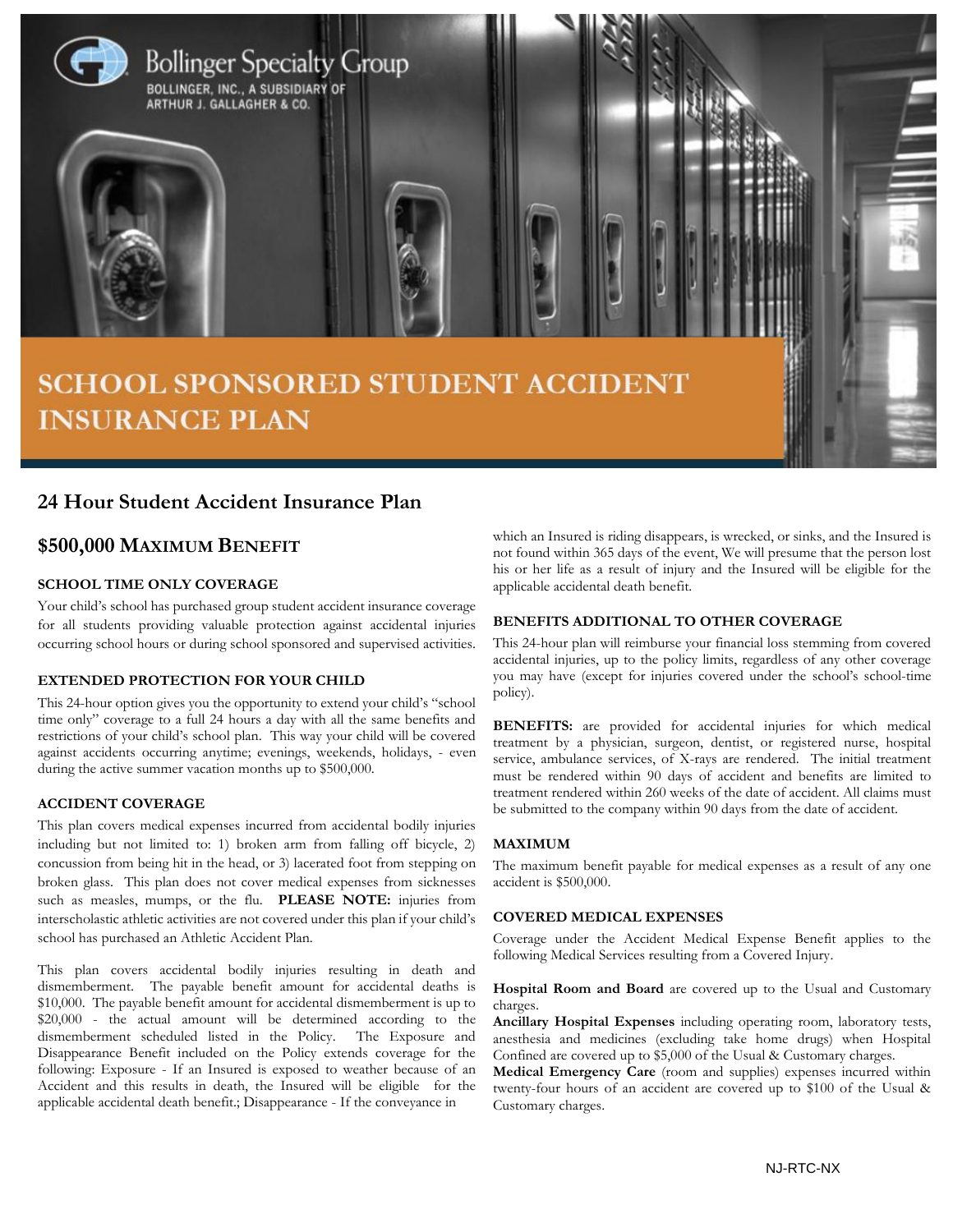

## VOLUNTARY STUDENT ACCIDENT INSURANCE PLAN

**Outpatient Surgical Room** (includes Ambulatory Surgical Facilities) are covered up to \$1,000 of the Usual & Customary charges.

**Outpatient** diagnostic X-rays, laboratory procedures and tests are covered up to \$750 of the Usual and Customary charges.

**Physician** non-surgical treatment/examination expenses (excluding medicines) including the physician's initial visit, each necessary follow-up visit and consultation visits when referred by the attending physician are covered up to \$250.

**Physician's surgical expenses** are covered up to \$5,000 of the Usual and Customary charges. If a covered injury requires multiple surgical procedures during the same operative session through the same or different incision, We will pay only one benefit, the largest of the procedures performed.

**Assistant physician expenses,** when medically necessary, are covered up to the Usual and Customary charges.

**Registered nurse services**, when medically necessary, (the nurse cannot be a member of the insured's immediate family) are covered up to \$350.

**Anesthesiologist expenses** are covered up to 30% of Surgery expense.

**Physiotherapy expenses** on an inpatient or outpatient basis limited to one (1) visit per day to a maximum of ten (10) visits. Expenses include treatment and office visits connected with such treatment when prescribed by a Physician, including diathermy, ultrasonic, whirlpool, or heat treatments, adjustments, manipulation, massage or any form of physical therapy are covered up to \$500.

**Non-emergency inpatient and outpatient X-ray expenses** (including reading charges) but not for dental X-rays unless Medically Necessary to evaluate a Covered Injury are covered up to \$200 of the Usual and Customary charges.

**Radiological procedures** are covered up to the Usual and Customary charges.

**Diagnostic imaging expenses** including MRI and CAT Scan are covered up to \$750 of the Usual and Customary charges.

**Ambulance expenses** for transportation from the emergency site to the Hospital are covered up to \$1,000 of the Usual and Customary charges.

**Rehabilitative limb braces, wheelchairs and other medical equipment or appliances** prescribed by a Physician are covered up to \$2,500 of the Usual and Customary charges.

**Prescription drug expenses,** for Covered Injuries, prescribed by a Physician and administered on an outpatient basis are covered up to the Usual and Customary charges.

**Expenses for blood and blood transfusions; oxygen** and its administration are covered up to the Usual and Customary charges.

**Dental expenses,** for Covered Injuries, are covered up to \$4,000 of the Usual and Customary charges.

**Eyeglasses, contact lenses or hearing aids** damaged or destroyed as a result of a Covered Injury and prescribed by a Physician are covered up to \$1,000 of the Usual and Customary charges. EXCLUSIONS

#### **GENERAL EXCLUSIONS**

A loss will not be a **Covered Loss** if it is caused by, contributed to, or results from:

- 1. suicide or any attempt at suicide or intentionally self-inflicted injury or any attempt at intentionally self-inflicted injury.
- 2. war or any act of war, whether declared or undeclared.
- 3. involvement in any type of active military service.
- 4. illness or disease; medical or surgical treatment of illness or disease; or complications following the surgical treatment of illness or disease; except for **Accidental** ingestion of contaminated foods.
- 5. participation in the commission or attempted commission of any felony.
- 6. Parasailing, bungee jumping, heli-skiing, scuba diving or any other extra-hazardous activity.
- 7. being intoxicated.
	- a. An **Insured** will be conclusively presumed to be intoxicated if the level of alcohol in his or her blood exceeds the amount at which a person is presumed, under the law of the locale in which the **Accident** occurred, to be intoxicated, if operating a motor vehicle.
	- b. An autopsy report from a licensed medical examiner, law enforcement officer reports, or similar items will be considered proof of the **Insured's** intoxication.
- 8. being under the influence of any narcotic, unless administered or consumed on the advice of a **Physician**.
- 9. travel or flight in any aircraft except as a fare-paying passenger on a regularly scheduled charter or commercial flight.
- 10. a cardiovascular event or stroke caused by exertion prior to or at the same time as an **Accident**.
- 11. participation in any team sport or any other athletic activity unless mentioned in the **Covered Activities**.
- 12. the **Insured** riding in or driving any type of motor vehicle as part of a speed contest or scheduled race, including testing such vehicle on a track, speedway or proving ground.

#### **AME EXCLUSIONS**

In addition to the General Exclusions stated in the **Policy**, **We** will not cover expenses under this additional benefit for:

- 1. Fighting or brawling except in self-defense.
- 2. Any expense for which benefits are payable under Catastrophic Accident Insurance Program of the State High School Interscholastic Activities Association, or any state equivalent.
- 3. Reinjury of the same body part within 6 months of the **Covered Accident** unless previously cleared by a **Physician** to practice or play.
- 4. Cosmetic, plastic or restorative surgery unless **Medically Necessary** for the treatment of the **Covered Injury**.
- 5. Any medical expenses related to pregnancy unless **Medically Necessary** for the treatment of the **Covered Injury**.
- 6. Any expenses for a **Pre-existing Condition**.
- 7. **Covered Injury** for which the **Insured** is entitled to benefits under Workers Compensation Benefits, Employer Liability Law, or any statutory mandated coverage.
- 8. Personal comfort or convenience items, such as but not limited to **Hospital** telephone charges, television rental, or guest meals.
- 9. Treatment by any immediate family member or member of the **Insured's** household.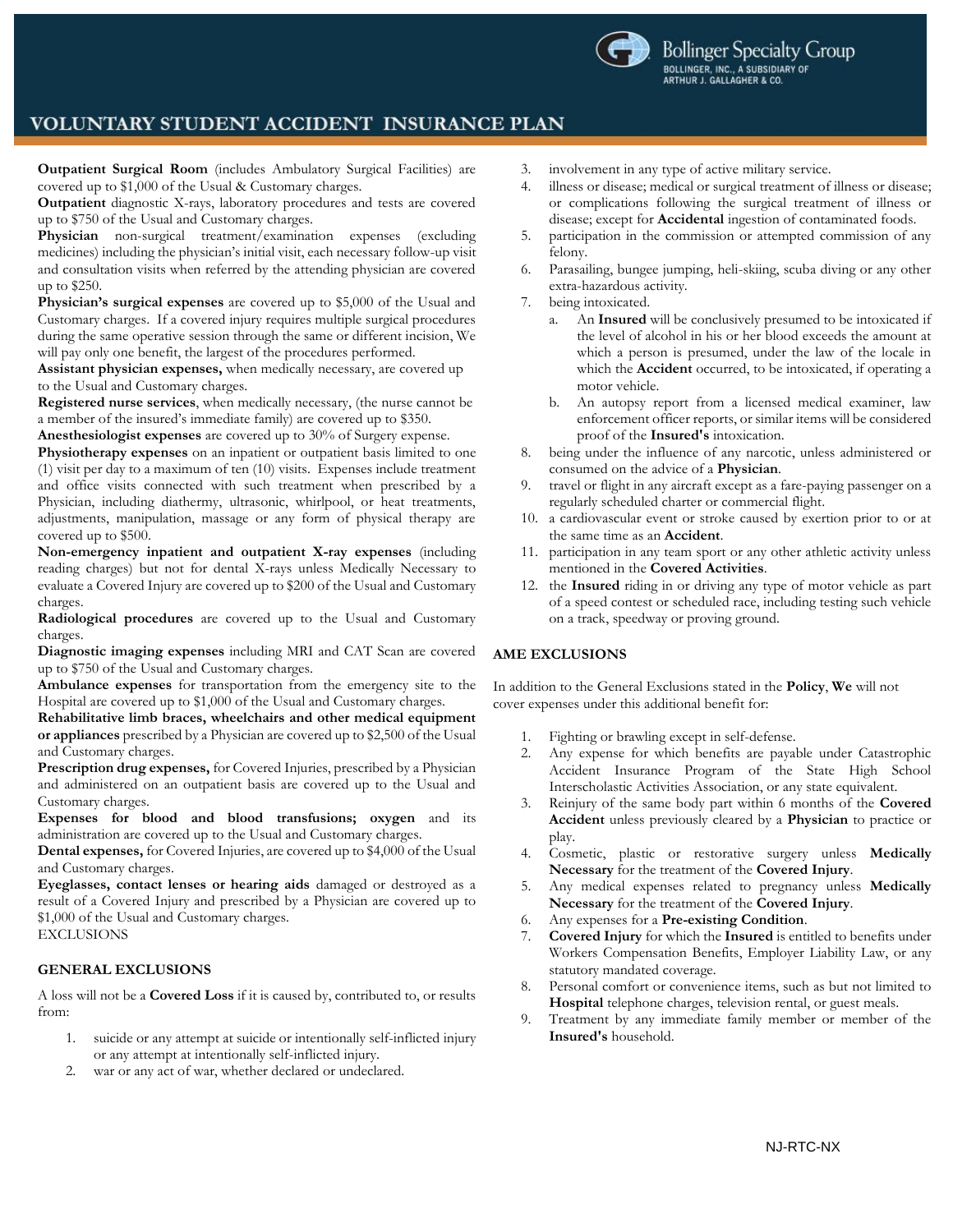

## VOLUNTARY STUDENT ACCIDENT INSURANCE PLAN

- 10. Expenses incurred for dental care, treatment, repair or replacement of sound natural teeth unless **Medically Necessary** for the treatment of the **Covered Injury.**
- 11. Expenses incurred for eye examinations, eye glasses, contact lenses or hearing aids or the fitting, repair or replacement of these items unless **Medically Necessary** for the treatment of the **Covered Injury**.
- 12. A hernia.
- 13. Routine physical examinations and related medical services, or elective treatment or surgery or experimental or investigative treatments or procedures.
- 14. Expenses incurred for psychological or psychiatric counseling of any kind or any expense for treatment of mental or nervous diseases or disorders.
- 15. Expenses which the **Insured** is not legally obligated to pay.
- 16. Expenses for **Custodial Services** or services provided by a private duty nurse unless such expenses are incurred as a result of a **Covered Injury**.
- 17. Expenses related to the repair or replacement of existing artificial limbs, eyes, or other prosthetic appliances, or rental of existing medical equipment unless for the purpose of modifying the item because the **Covered Injury** has caused further impairment of the underlying bodily condition.
- 18. Treatment involving conditions caused by repetitive motion injuries or cumulative trauma and not a result of a **Covered Injury**.
- 19. Treatment for osteochondritis due to overuse and occurring during periods of rapid growth, including but not limited to Osgood-Schlatter Disease.

## **CLAIM PROCEDURE**

In the event of a claim, occurring other than during school hours, notify Bollinger by calling 866-267-0092 or print a claim form directly from our websit[e www.BollingerSchools.com.](http://www.bollingerschools.com/) (Note: Claims occurring during school hours fall under the school policy. For such claims you can obtain a claim form from the school.)

## **ID CARD**

|                                  | <b>STUDENT ACCIDENT INSURANCE</b>  |                                                                                           |
|----------------------------------|------------------------------------|-------------------------------------------------------------------------------------------|
| Name:<br><b>Street Address:</b>  |                                    |                                                                                           |
| Town:<br><b>School District:</b> | City:                              | State: Zip:                                                                               |
|                                  |                                    | To obtain a claim form, please visit www.BollingerSchools.com                             |
| Underwritten by:                 | <b>Preferred Provider Network:</b> | Administered by:                                                                          |
| <b>ZURICH</b>                    | SOLUTIONS<br>www.CHN.com           | <b>Bollinger Specialty Group</b><br>P.O. Box 1346, Morristown, NJ 07962<br>1-866-267-0092 |

**Please store your card in a safe location for future reference.**

## **DO NOT RETURN THE ENROLLMENT FORM TO THE SCHOOL.**

**Make your check or money order payable to BOLLINGER, INC.** 

Mail the form and the appropriate premium to: **Bollinger Specialty Group, PO Box 1515, Morristown, NJ 07962**

Your cancelled check is your receipt.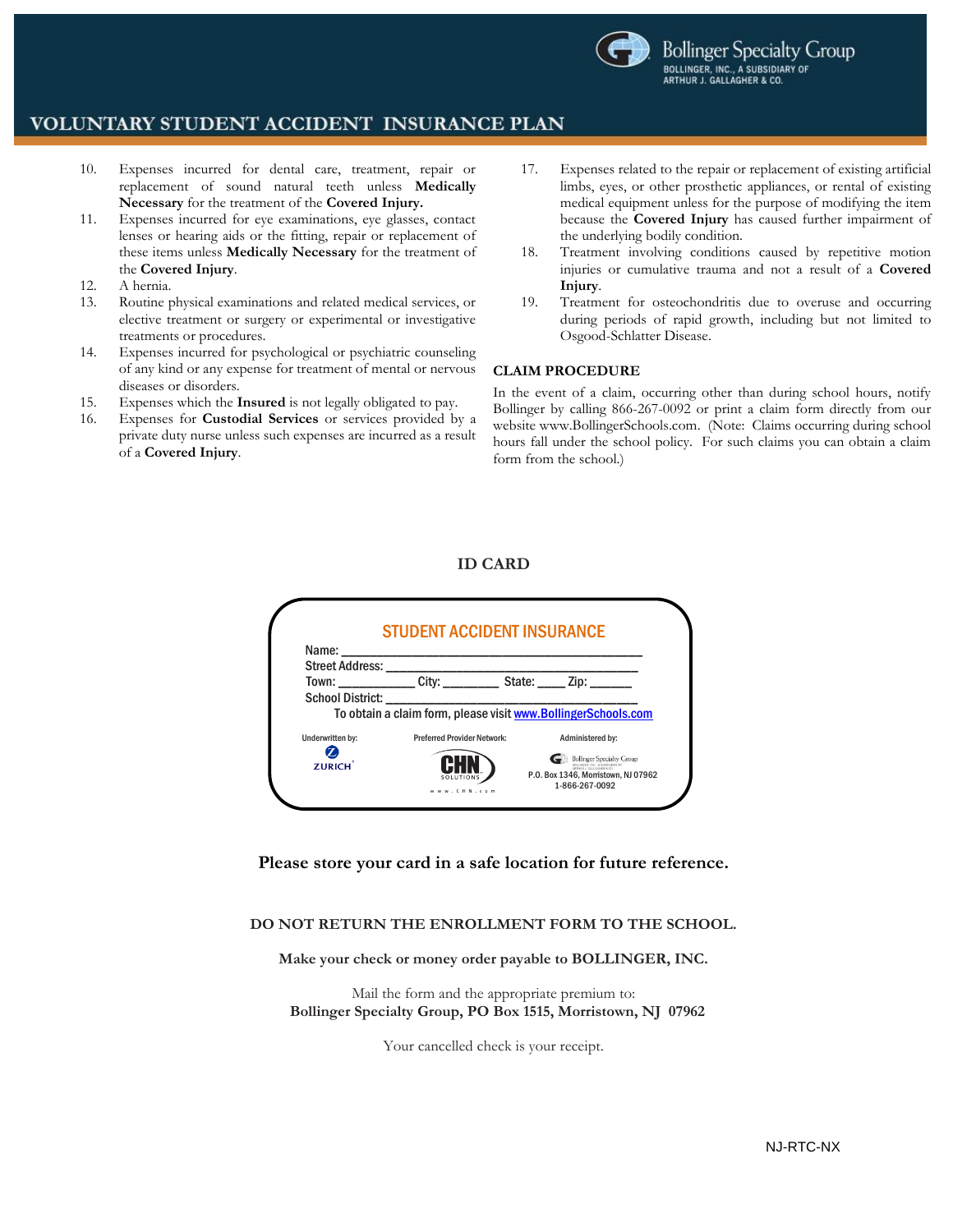

## VOLUNTARY STUDENT ACCIDENT INSURANCE PLAN

## **SCHOOL SPONSORED STUDENT ACCIDENT INSURANCE PLAN COST PER SCHOOL YEAR**

## **24-HOUR 'ROUND THE CLOCK PLAN**

#### **\$92.00**

Coverage through the last day of summer vacation

This is intended as a general description of certain types of insurance and services available to qualified customers through the Zurich American Insurance Company (1400 American Lane, Schaumburg, IL 60196, phone number 800-382-2150, NAIC # 16535, domiciled in New York) solely for informational purposes. Nothing herein should be construed as a solicitation, offer, advice, recommendation, or any other service with regard to any type of insurance product underwritten by Zurich American Insurance Company. Your policy is the contract that specifically and fully describes your coverage, terms and conditions. The description of the policy provisions gives a broad overview of coverages and does not revise or amend the policy.

Coverages and rates are subject to individual insured meeting our underwriting qualifications and product availability in applicable states.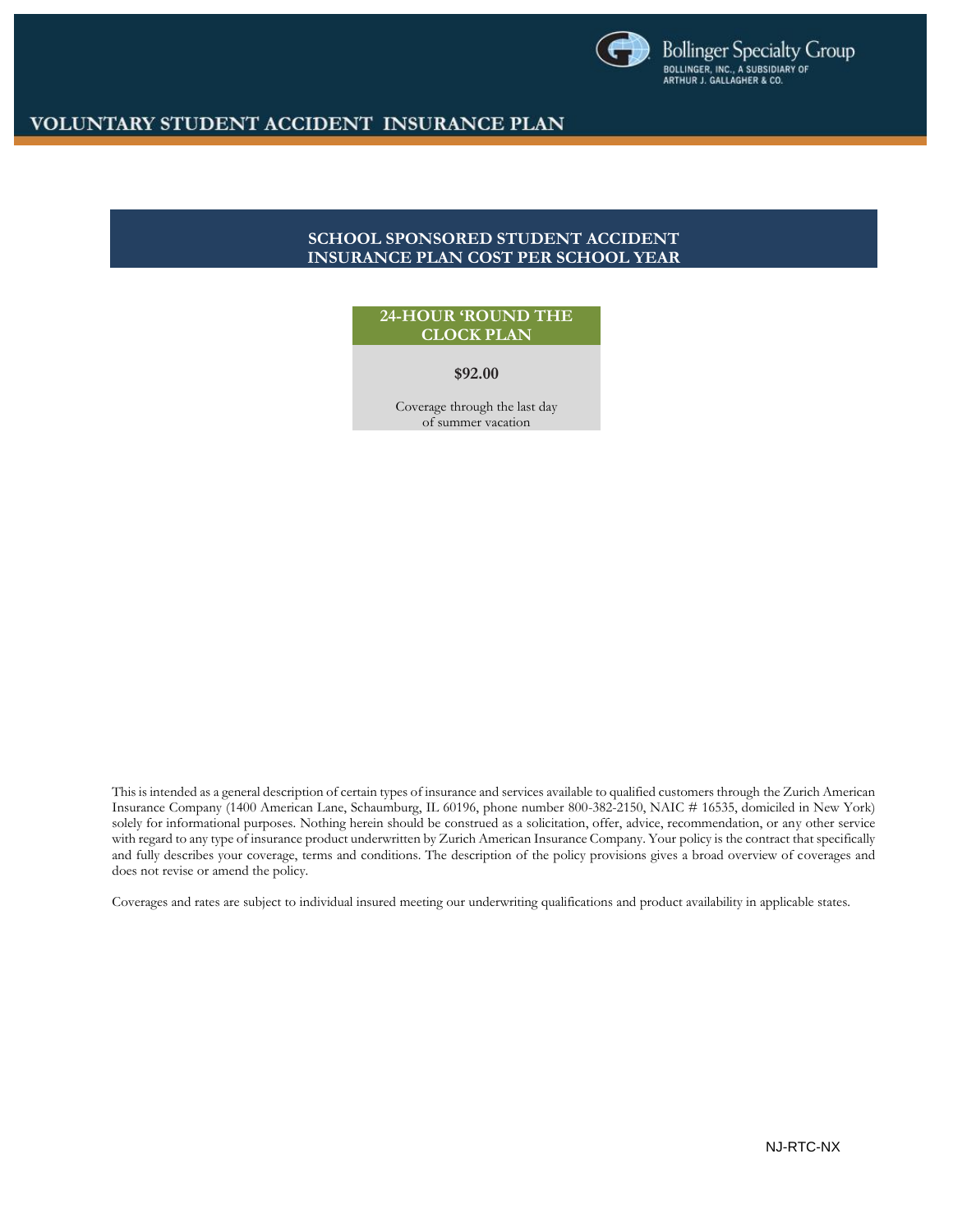

**Zurich American Insurance Company**

|                            | 1400 American Lane |
|----------------------------|--------------------|
| Schaumburg, Illinois 60196 |                    |

#### r m **POLICYHOLDER INFORMATION**

#### nl. Name of **Policyholder**:

u (School, District, Diocese, etc.) Named of individual School enrolled in:

## t **ENROLLEE INFORMATION**

s

| Full Legal Name (First, Middle Initial and Last): |                                      | Last 4 Digits of SSN:<br>N/A                                                            |     |             |                    |
|---------------------------------------------------|--------------------------------------|-----------------------------------------------------------------------------------------|-----|-------------|--------------------|
| <b>Street Address:</b>                            |                                      | City:                                                                                   |     | State:      | Zip Code:          |
| Mailing Address (if different from above):        |                                      | City:                                                                                   |     | State:      | Zip Code:          |
| Date of Birth (MM/DD/YYYY):                       | Gender:<br>$\Box$ Male $\Box$ Female | Marital Status: N/A<br>$\Box$ Single $\Box$ Married $\Box$ Domestic/Civil Union Partner |     |             |                    |
| Email Address:<br>N/A                             |                                      | Home Phone:<br>N/A                                                                      | N/A | Work Phone: | Cell Phone:<br>N/A |
| Requested Effective Date (MM/DD/YYYY):<br>N/A     |                                      |                                                                                         |     |             |                    |

| <b>PARENT OR LEGAL GUARDIAN INFORMATION (if Enrollee is a Minor)</b> |                                      |                                                                  |     |             |                         |
|----------------------------------------------------------------------|--------------------------------------|------------------------------------------------------------------|-----|-------------|-------------------------|
| Full Legal Name (First, Middle Initial and Last):                    |                                      | Relationship to Enrollee:<br>$\Box$ Parent $\Box$ Legal Guardian |     |             |                         |
| Street Address (if different than Enrollee's):                       |                                      | City:                                                            |     | State:      | Zip Code:               |
| Date of Birth (MM/DD/YYYY):<br>N/A                                   | Gender:<br>$\Box$ Male $\Box$ Female |                                                                  |     |             |                         |
| Email Address:                                                       |                                      | Home Phone:                                                      | . . | Work Phone: | Cell Phone:<br>-<br>. . |

| <b>INSURANCE REQUESTED</b>              |                            |  |  |
|-----------------------------------------|----------------------------|--|--|
| Benefit(s) Included:                    | <b>Coverage Amount</b>     |  |  |
| <b>Accidental Death Benefit</b>         | as per the Policy Schedule |  |  |
| Accidental Dismemberment Benefit        | as per the Policy Schedule |  |  |
| Exposure and Disappearance Benefit      | as per the Policy Schedule |  |  |
| <b>Accident Medical Expense Benefit</b> | as per the Rider           |  |  |

| <b>BENEFICIARY DESIGNATION</b>                    |               |          |
|---------------------------------------------------|---------------|----------|
| <b>Primary Beneficiary:</b>                       |               |          |
| Full Legal Name (First, Middle Initial and Last): | Relationship: | % Share: |
| Full Legal Name (First, Middle Initial and Last): | Relationship: | % Share: |
| <b>Contingent Beneficiary:</b>                    |               |          |
| Full Legal Name (First, Middle Initial and Last): | Relationship: | % Share: |
|                                                   |               |          |
| <b>PREMIUM INFORMATION:</b>                       |               |          |
| Enrollee:                                         | \$            |          |

Frequency of Payment:  $\boxtimes$  Annually

Method of Payment:  $\Box$  Credit Card (if purchasing online)  $\Box$  Bank Draft (if purchasing by mail)

The Enrollee, or if the Enrollee is a minor, the Enrollee's Parent or Legal Guardian, must complete a separate authorization form for a Credit Card or Bank Draft payment.